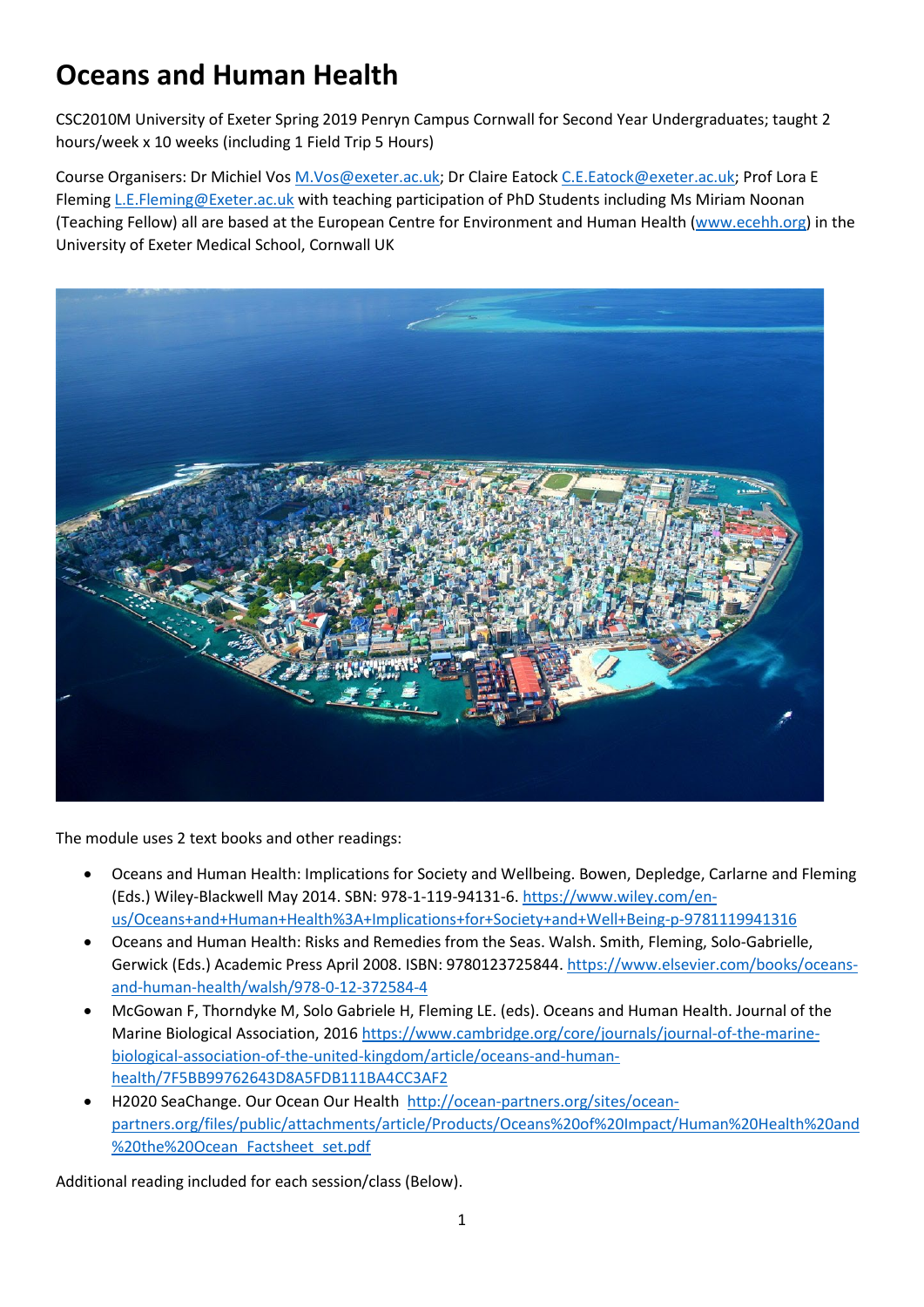# UNIVERSITY OF

| <b>MODULE TITLE</b> |              | Oceans and Human Health (O&HH) |    |                        |  |                                                                 | <b>CREDIT</b><br><b>VALUE</b>                                 | 15 |
|---------------------|--------------|--------------------------------|----|------------------------|--|-----------------------------------------------------------------|---------------------------------------------------------------|----|
| <b>MODULE CODE</b>  |              | <b>CSC2010M</b>                |    | <b>MODULE CONVENOR</b> |  |                                                                 | Dr Michiel Vos, Dr Claire Eatock,<br><b>Prof Lora Fleming</b> |    |
|                     | <b>TERM</b>  |                                |    |                        |  | <b>Number Students</b><br><b>Taking Module</b><br>(anticipated) |                                                               | 50 |
| <b>DURATION</b>     | <b>WEEKS</b> |                                | 11 |                        |  |                                                                 |                                                               |    |

## **DESCRIPTION – summary of the module content (100 words)**

Around 80% of people live in close proximity to the sea globally. Coasts, seas and the global Ocean provide a wealth of ecosystem services, from dietary protein to recreation, but also pose many dangers, from flooding to harmful algal blooms. Our seas are under increasing threat from overexploitation, climate change and pollution. This has important direct and indirect consequences for human health and wellbeing now and in the future. You will examine the wellbeing, resiliency, and sustainability of coastal human populations and ecosystems in the face of rapid global environmental change. You will cover a range of pressing marine environmental issues (e.g. plastic pollution, sea level rise and ocean acidification) integrating insights from fields as diverse as Geography, Biology, Social Sciences, Public Health and Medicine.

Delivered in Penryn, this is a module is part of the Medical Science Program. However, the module is highly interdisciplinary in focus, and is open to students enrolled in different programs, for example Marine Biology or Environmental Sciences.

## **MODULE AIMS – intentions of the module**

The main aim of this course is to provide you with introductory knowledge of the broad field of Oceans and Human Health. The module covers a wide range of topics on the interface of marine sciences and health and wellbeing, specifically in the face of the rapid degradation of marine ecosystems. We will examine prevention-, mitigation-, and adaptation approaches to limit or counteract negative effects on the marine environment. Apart from negative effects on human health, you will also focus on how our interactions with the ocean can be beneficial, including potential positive effects on wellbeing and mental health.

The skills you gain from discussion and critique of cutting edge research, coupled with independent review of the scientific literature, will stand you in good stead for careers in the environmental and health sectors by developing or enhancing your employability. Transferable skills to other sectors include: problem solving, time management, collaboration and writing skills.

**INTENDED LEARNING OUTCOMES (ILOs)** (see assessment section below for how ILOs will be assessed) On successful completion of this module **you should be able to**:

#### **Module Specific Skills and Knowledge:**

- 1 Appraise the variety of challenges and opportunities, and the ways in which they are interconnected, faced by humans interacting with marine ecosystems.
- 2 Critically appraise the need for interdisciplinary approaches (biological, geographical, clinical, cultural) in exploring the ways in which the marine environment and human health and wellbeing are connected.
- 3 Explore, debate and create possible mitigation, adaptation, and prevention approaches to these issues from the individual and community to the national and international level.

## **Discipline Specific Skills and Knowledge:**

- 4 Review and critique literature and communicate effectively with peers and non-specialist audiences
- 5 Confidently and capably apply qualitative and quantitative interdisciplinary approaches
- 6 Develop a project in the discipline of Environment and Health in the form of an essay and a presentation **Personal and Key Transferable/ Employment Skills and Knowledge:**
- 
- 7 Critically appraise evidence from diverse sources (scientific papers, books, and the internet).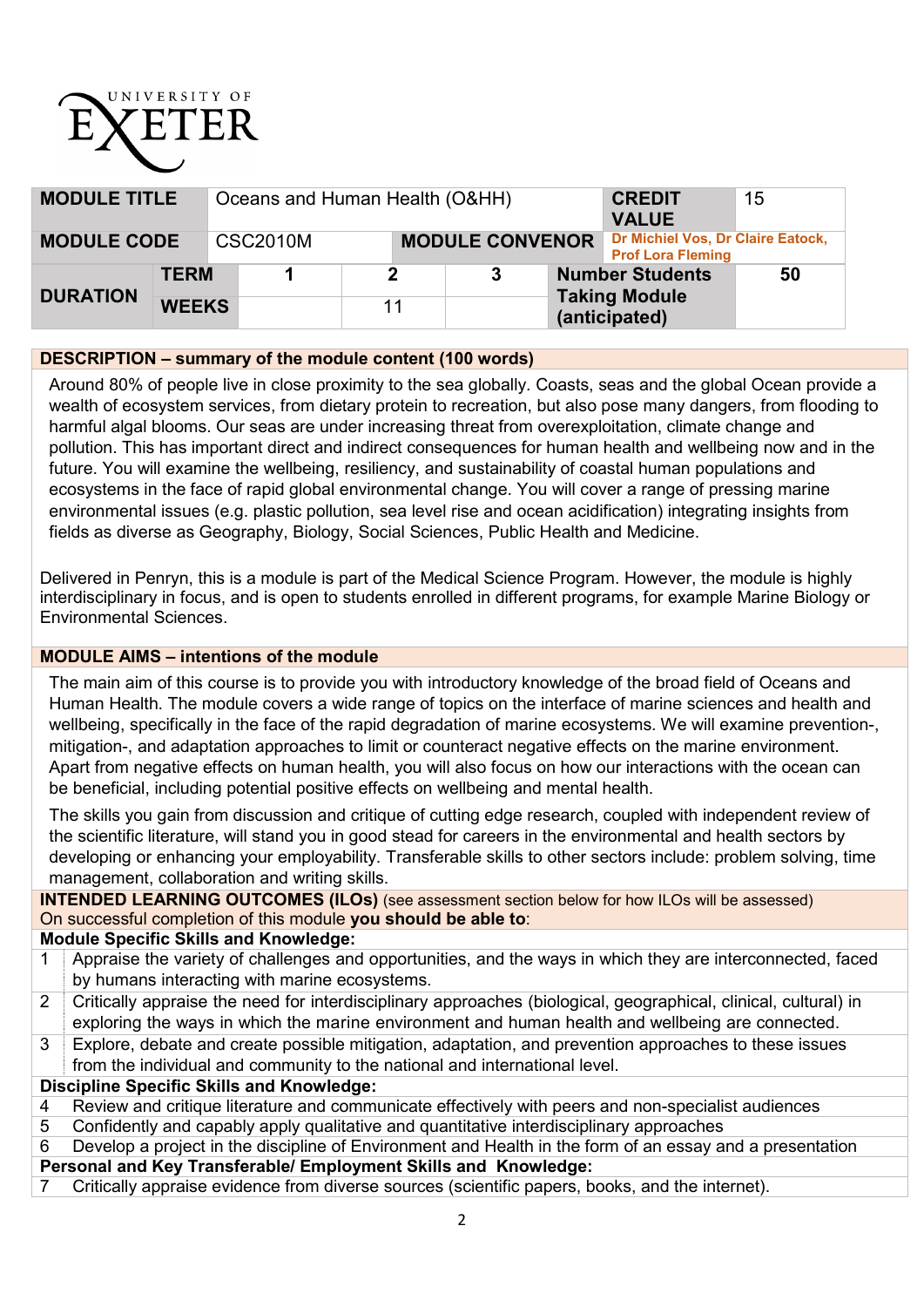| 8                                                                                                                                                                                                                                                                                                                                                                                                                                                                                          | Communicate ideas effectively in writing and in person to specialist and non-specialist audiences |                                                |                  |                    |                        |                                       |  |  |
|--------------------------------------------------------------------------------------------------------------------------------------------------------------------------------------------------------------------------------------------------------------------------------------------------------------------------------------------------------------------------------------------------------------------------------------------------------------------------------------------|---------------------------------------------------------------------------------------------------|------------------------------------------------|------------------|--------------------|------------------------|---------------------------------------|--|--|
|                                                                                                                                                                                                                                                                                                                                                                                                                                                                                            |                                                                                                   |                                                |                  |                    |                        |                                       |  |  |
| SYLLABUS PLAN - summary of the structure and academic content of the module<br>This module will cover some of the main positive and negative interactions between marine environments and<br>human health and wellbeing (from harmful algae and marine plastics to Blue Carbon and Blue Gym), potential<br>routes of exposure, impacts on ecosystems, and related issues such as natural resources. The module is<br>based on a wide variety of (guest) lectures and in-class discussions. |                                                                                                   |                                                |                  |                    |                        |                                       |  |  |
|                                                                                                                                                                                                                                                                                                                                                                                                                                                                                            | <b>LEARNING AND TEACHING</b>                                                                      |                                                |                  |                    |                        |                                       |  |  |
| LEARNING ACTIVITIES AND TEACHING METHODS (given in hours of study time)                                                                                                                                                                                                                                                                                                                                                                                                                    |                                                                                                   |                                                |                  |                    |                        |                                       |  |  |
| Scheduled Learning &                                                                                                                                                                                                                                                                                                                                                                                                                                                                       | 20                                                                                                | Guided independent                             |                  | 130                |                        | Placement/study<br>$\circ$            |  |  |
| Teaching activities                                                                                                                                                                                                                                                                                                                                                                                                                                                                        |                                                                                                   | study                                          |                  |                    | abroad                 |                                       |  |  |
| DETAILS OF LEARNING ACTIVITIES AND TEACHING METHODS                                                                                                                                                                                                                                                                                                                                                                                                                                        |                                                                                                   |                                                |                  |                    |                        |                                       |  |  |
| Category                                                                                                                                                                                                                                                                                                                                                                                                                                                                                   |                                                                                                   | Hours of study time                            |                  | <b>Description</b> |                        |                                       |  |  |
| Scheduled Learning and Teaching                                                                                                                                                                                                                                                                                                                                                                                                                                                            |                                                                                                   | 10                                             |                  |                    | Lectures (10 x 1 hour) |                                       |  |  |
| Scheduled Learning and Teaching                                                                                                                                                                                                                                                                                                                                                                                                                                                            |                                                                                                   | 10                                             |                  |                    |                        | Small Group Discussions (10 x 1 hour) |  |  |
| <b>Guided Independent Study</b>                                                                                                                                                                                                                                                                                                                                                                                                                                                            |                                                                                                   | 75                                             |                  |                    |                        | Guided reading, revision and exam     |  |  |
|                                                                                                                                                                                                                                                                                                                                                                                                                                                                                            |                                                                                                   |                                                |                  | revision           |                        |                                       |  |  |
| <b>Guided Independent Study</b>                                                                                                                                                                                                                                                                                                                                                                                                                                                            |                                                                                                   | 35                                             |                  |                    |                        | Preparation of Press Release          |  |  |
| <b>Guided Independent Study</b>                                                                                                                                                                                                                                                                                                                                                                                                                                                            |                                                                                                   | 20                                             |                  |                    |                        | Preparation for Class Discussion      |  |  |
|                                                                                                                                                                                                                                                                                                                                                                                                                                                                                            |                                                                                                   | <b>ASSESSMENT</b>                              |                  |                    |                        |                                       |  |  |
| <b>FORMATIVE ASSESSMENT - for feedback and development purposes; does not count towards module grade</b>                                                                                                                                                                                                                                                                                                                                                                                   |                                                                                                   |                                                |                  |                    |                        |                                       |  |  |
| Form of Assessment                                                                                                                                                                                                                                                                                                                                                                                                                                                                         |                                                                                                   | Size of the assessment                         |                  |                    | ILOs assessed          | Feedback method                       |  |  |
|                                                                                                                                                                                                                                                                                                                                                                                                                                                                                            |                                                                                                   | e.g. duration/length                           |                  | $1 - 8$            |                        |                                       |  |  |
| Class interactions including in class<br>discussions with guest lecturers<br>and Module leads discussing<br>challenges faced by humans<br>interacting with marine<br>ecosystems, the need for<br>interdisciplinary approaches to<br>solve problems based on readings<br>and presentations                                                                                                                                                                                                  |                                                                                                   | 10x1                                           |                  |                    |                        | Verbal                                |  |  |
| Press Release preparation                                                                                                                                                                                                                                                                                                                                                                                                                                                                  |                                                                                                   | Short discussion in/after<br>class             |                  | $1 - 8$            |                        | Verbal                                |  |  |
| <b>SUMMATIVE ASSESSMENT (% of credit)</b>                                                                                                                                                                                                                                                                                                                                                                                                                                                  |                                                                                                   |                                                |                  |                    |                        |                                       |  |  |
| Coursework                                                                                                                                                                                                                                                                                                                                                                                                                                                                                 | 40                                                                                                | Written exams                                  |                  | 60                 | <b>Practical exams</b> |                                       |  |  |
|                                                                                                                                                                                                                                                                                                                                                                                                                                                                                            |                                                                                                   |                                                |                  |                    |                        |                                       |  |  |
| DETAILS OF SUMMATIVE ASSESSMENT                                                                                                                                                                                                                                                                                                                                                                                                                                                            |                                                                                                   |                                                |                  |                    |                        |                                       |  |  |
| Form of Assessment                                                                                                                                                                                                                                                                                                                                                                                                                                                                         | $%$ of<br>credit                                                                                  | Size of the assessment<br>e.g. duration/length |                  |                    | ILOs assessed          | Feedback method                       |  |  |
| <b>Press Release</b>                                                                                                                                                                                                                                                                                                                                                                                                                                                                       | 40                                                                                                | 500 words                                      |                  | $1 - 8$            |                        | Written                               |  |  |
| <b>Short Question Exam</b>                                                                                                                                                                                                                                                                                                                                                                                                                                                                 | 60                                                                                                | 1 hour                                         |                  | $1 - 8$            |                        | Written                               |  |  |
| <b>DETAILS OF RE-ASSESSMENT</b> (where required by referral or deferral)                                                                                                                                                                                                                                                                                                                                                                                                                   |                                                                                                   |                                                |                  |                    |                        |                                       |  |  |
| Original form of<br>assessment                                                                                                                                                                                                                                                                                                                                                                                                                                                             |                                                                                                   | Form of re-assessment                          | ILOs re-assessed |                    |                        | Time scale for re-assessment          |  |  |
| Press Release (40%)                                                                                                                                                                                                                                                                                                                                                                                                                                                                        | words)                                                                                            | Press Release (750                             | $1 - 8$          |                    |                        | <b>Ref/Def Period</b>                 |  |  |
| <b>Short Question Exam</b><br>(60%)<br><b>RE-ASSESSMENT NOTES -</b>                                                                                                                                                                                                                                                                                                                                                                                                                        | <b>Short Question Exam (1)</b>                                                                    | $1 - 8$                                        |                  |                    | <b>Ref/Def Period</b>  |                                       |  |  |
|                                                                                                                                                                                                                                                                                                                                                                                                                                                                                            |                                                                                                   |                                                |                  |                    |                        |                                       |  |  |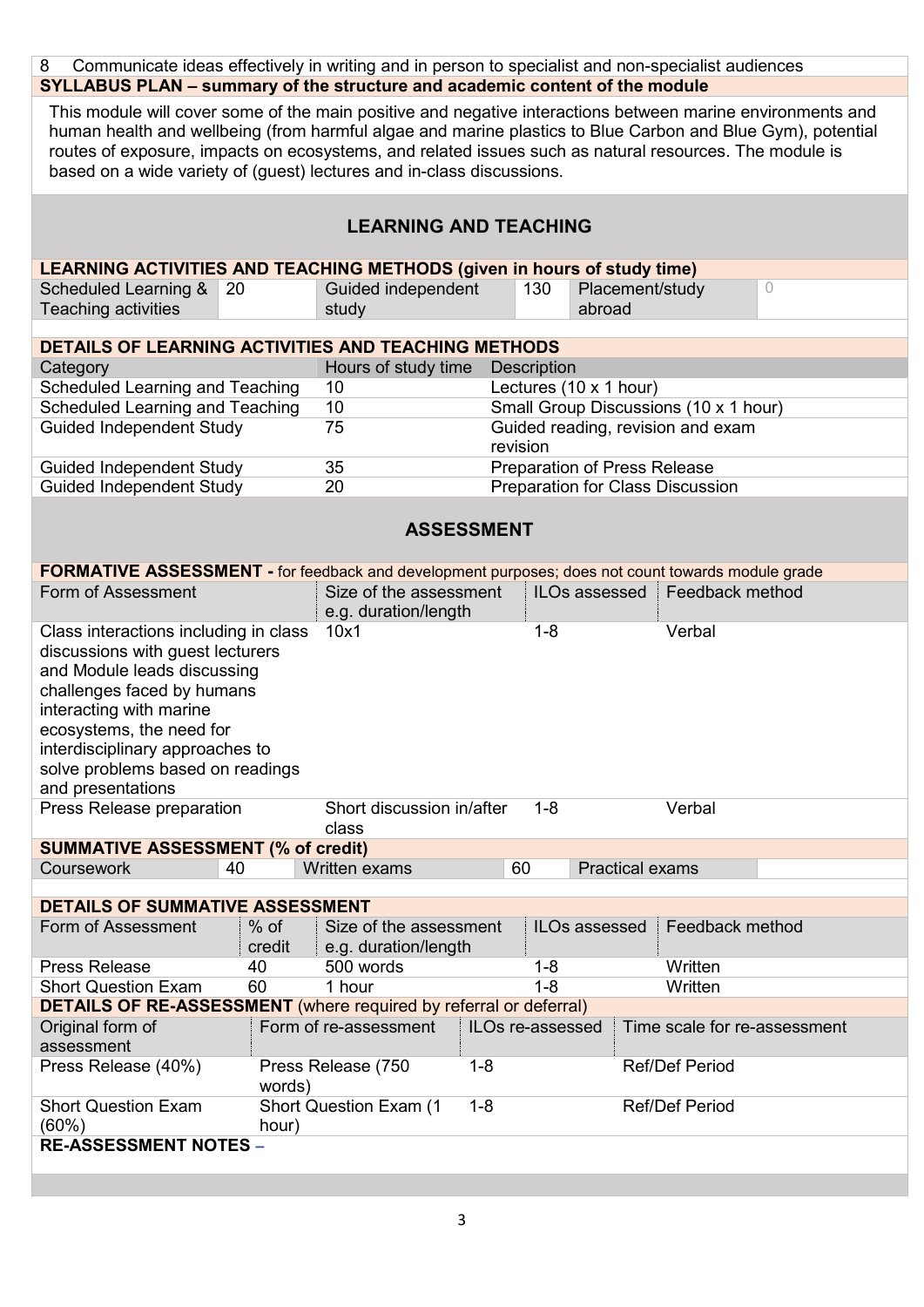# **RESOURCES**

**INDICATIVE LEARNING RESOURCES -** The following list is offered as an indication of the type & level of information that you are expected to consult. Further guidance will be provided by the Module Convener. Basic reading:

- 1. Walsh PJ, Smith SL, *Fleming LE*, Solo-Gabriele H, Gerwick WH (eds.). **Oceans and Human Health: Risks and Remedies from the Sea**, Elsevier Science Publishers, New York, 2008
- 2. Bowen R, Depledge M, Carlarne C, Fleming LE (eds). **Seas, Society and Human Wellbeing**. Wiley, Publishers, UK, 2014**.**
- 3. McGowan F, Thorndyke M, Solo Gabriele H, Fleming LE. (eds). **Oceans and Human Health**. Journal of the Marine Biological Association, 2016

#### ELE – *College to provide hyperlink to appropriate pages*

Web based and electronic resources:

Other resources:

An up to date reading list of journal articles will be provided on ELE.

| <b>CREDIT VALUE</b>          | 15 | <b>ECTS VALUE</b>         | 7.5                                   |     |
|------------------------------|----|---------------------------|---------------------------------------|-----|
| <b>PRE-REQUISITE MODULES</b> |    |                           |                                       |     |
| <b>CO-REQUISITE MODULES</b>  |    |                           |                                       |     |
| <b>NQF LEVEL (FHEQ)</b>      |    |                           | <b>AVAILABLE AS DISTANCE LEARNING</b> | -NO |
| <b>ORIGIN DATE</b>           |    | <b>LAST REVISION DATE</b> |                                       |     |
| <b>KEY WORDS SEARCH</b>      |    |                           |                                       |     |

Module Descriptor Template Revised February 2012

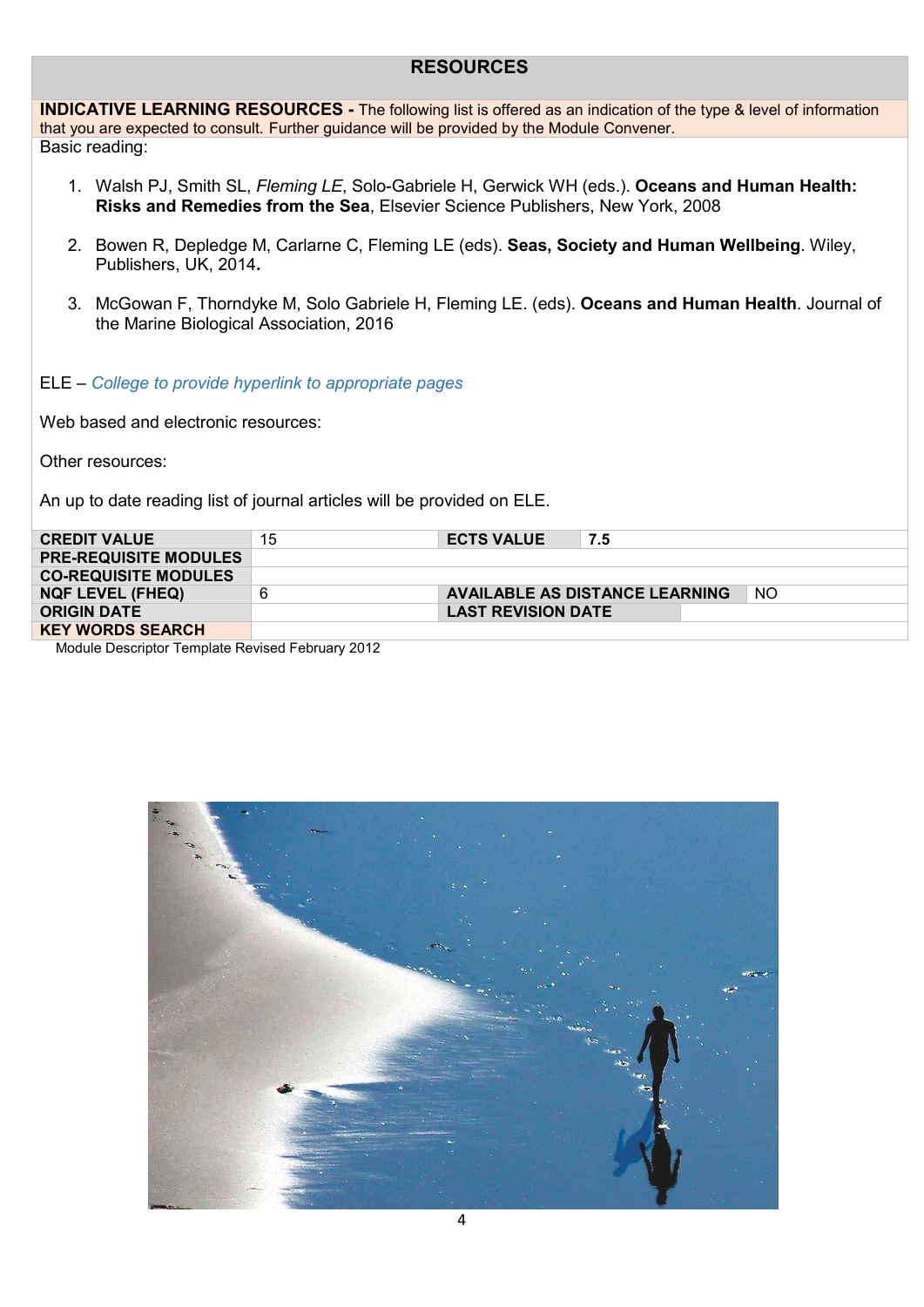# **Readings**

| <b>Num</b><br>ber | Focus/title           | lecturer              | <b>Readings</b><br>required | <b>Speaker readings</b>                                                                                                                                                                                                                                                                                                                                                                                                                                                                                                                                                                                                    | comments                                                                                                                                                                                                                                                                                                                                                                                                                                                                |
|-------------------|-----------------------|-----------------------|-----------------------------|----------------------------------------------------------------------------------------------------------------------------------------------------------------------------------------------------------------------------------------------------------------------------------------------------------------------------------------------------------------------------------------------------------------------------------------------------------------------------------------------------------------------------------------------------------------------------------------------------------------------------|-------------------------------------------------------------------------------------------------------------------------------------------------------------------------------------------------------------------------------------------------------------------------------------------------------------------------------------------------------------------------------------------------------------------------------------------------------------------------|
| $\mathbf{1}$      | Introduction          | Vos (MV)              |                             |                                                                                                                                                                                                                                                                                                                                                                                                                                                                                                                                                                                                                            |                                                                                                                                                                                                                                                                                                                                                                                                                                                                         |
|                   | <b>Overview</b>       | Fleming<br>(LEF)      | Bowen<br>$1 - 3$            | Fleming LE, Depledge M, McDonough N, White M, Pahl S, Austen M, Goksoyr A, Solo<br>Gabriele S, Stegeman J. The Oceans and Human Health Dec 2015 DOI:<br>10.1093/acrefore/9780199389414.013.12<br>Fleming LE, McDonough N, Austen M, Mee L, Moore M, Depledge MH, White M, Philippart<br>K, Bradbrook P, Smalley A. Oceans and Human Health: A Rising Tide of Challenges and<br>Opportunities for Europe. Marine Environment Research 2014;99:16-19<br>http://www.sciencedirect.com/science/article/pii/S0141113614001032<br>Fleming LE, Laws E. The Overview of Oceans and Human Health. Oceanography<br>2006;19(2):18-23. | In this first session, Dr Michiel<br>Vos (European Centrre for<br><b>Environment and Human</b><br>Health, ECEHH) will give an<br>overview of the module,<br>including activities and<br>assessment. Dr Mat White<br>(ECEHH) will give an<br>introduction to "Oceans and<br>Human Health" (slides will be<br>uploaded). In the second hour,<br>Dr Claire Eatock (ECEHH) will<br>lead a class exercise on science<br>communication with help of<br><b>ECEHH</b> students. |
|                   | <b>Activity</b>       | Eatock<br>(CE)        |                             |                                                                                                                                                                                                                                                                                                                                                                                                                                                                                                                                                                                                                            |                                                                                                                                                                                                                                                                                                                                                                                                                                                                         |
| $\overline{2}$    | <b>Climate Change</b> | <b>MV</b>             | Walsh 2<br>Bowen 6          | Edward H. Allison, Hannah R. Bassett.<br>Climate change in the oceans: Human impacts and responses. Science 13 Nov 2015:<br>Vol. 350, Issue 6262, pp. 778-782<br>DOI: 10.1126/science.aac8721                                                                                                                                                                                                                                                                                                                                                                                                                              | The first hour of this session<br>will feature a lecture by Michiel<br>Vos on Climate Change in the<br>context of the marine<br>environment.                                                                                                                                                                                                                                                                                                                            |
|                   | <b>Activity</b>       | CE, LEF,<br><b>MV</b> |                             |                                                                                                                                                                                                                                                                                                                                                                                                                                                                                                                                                                                                                            | The second hour will feature<br>small group discussions on a<br>paper you will have picked<br>beforehand. As explained in<br>Session 1 (see intro slides):                                                                                                                                                                                                                                                                                                              |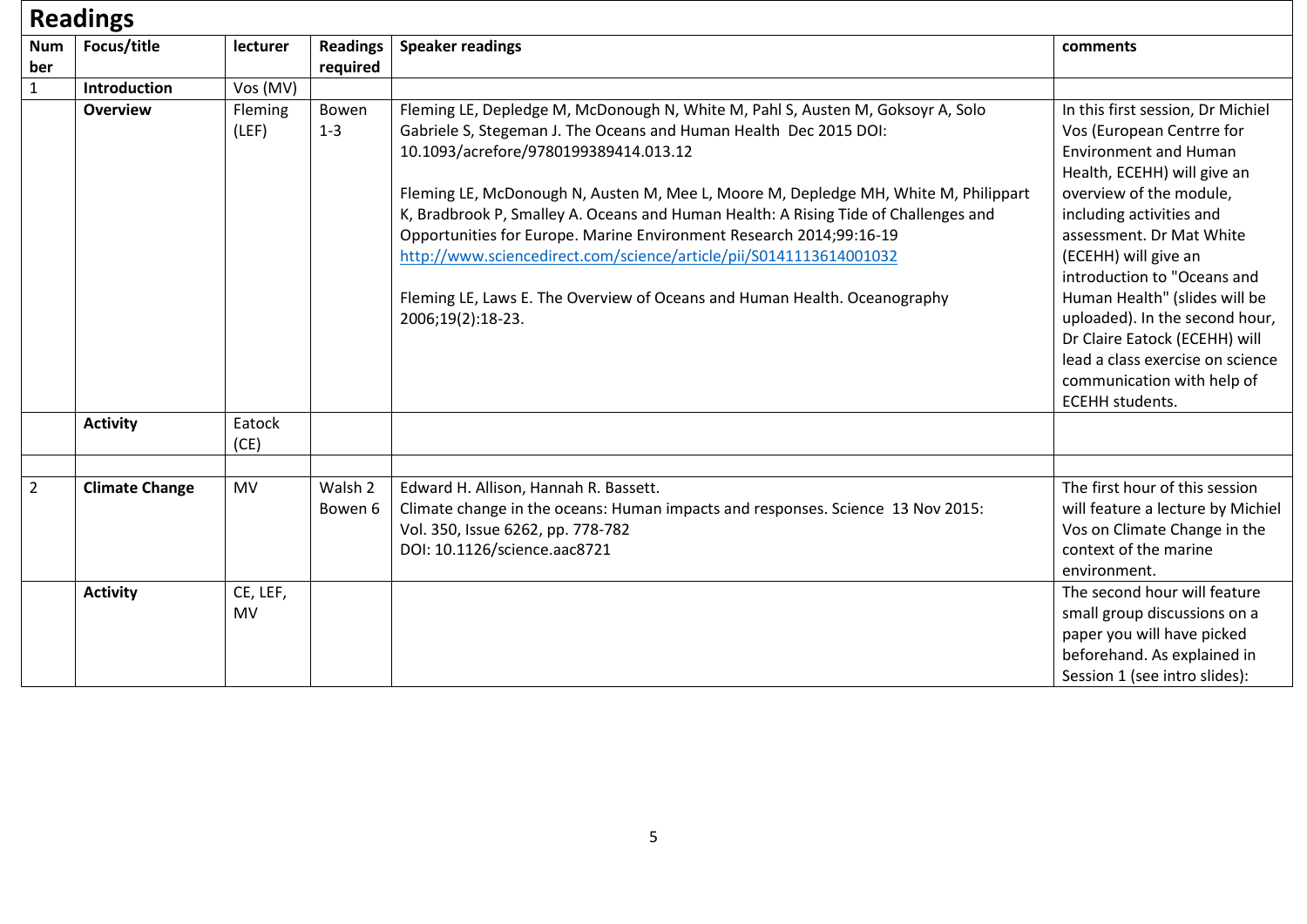|                |                         |         |  | • the paper should not be older   |
|----------------|-------------------------|---------|--|-----------------------------------|
|                |                         |         |  | than ten years (the more          |
|                |                         |         |  | recent, the better)               |
|                |                         |         |  | • it should not be a review-,     |
|                |                         |         |  | opinion or perspective paper,     |
|                |                         |         |  | government report or a            |
|                |                         |         |  | book(chapter), but a 'data        |
|                |                         |         |  | paper' i.e. based on original     |
|                |                         |         |  | research                          |
|                |                         |         |  | • think about some of the main    |
|                |                         |         |  | topics to be featured in the      |
|                |                         |         |  | module, including plastic         |
|                |                         |         |  | pollution, harmful algal blooms,  |
|                |                         |         |  | oceans and climate change (e.g.   |
|                |                         |         |  | sea level rise, blue carbon,      |
|                |                         |         |  | ocean acidification), the sea     |
|                |                         |         |  | and wellbeing etc etc.            |
|                |                         |         |  | • search using PubMed or          |
|                |                         |         |  | Google Scholar, preferably        |
|                |                         |         |  | using BOOLEAN operators           |
|                |                         |         |  | • think about whether the         |
|                |                         |         |  | paper is novel, newsworthy and    |
|                |                         |         |  | interesting to the general        |
|                |                         |         |  | public                            |
|                |                         |         |  | • print out your paper in duplo   |
|                |                         |         |  | and bring it along to the next    |
|                |                         |         |  | session                           |
|                |                         |         |  |                                   |
| $\overline{3}$ | <b>Engagement/Press</b> | Alex    |  | This session is dedicated to the  |
|                | Release                 | Smalley |  | 'art' of engaging the public with |
|                |                         | (AS)    |  | research. The first hour will     |
|                |                         |         |  | feature Science Communication     |
|                |                         |         |  | Specialist Alex Smalley (ECEHH).  |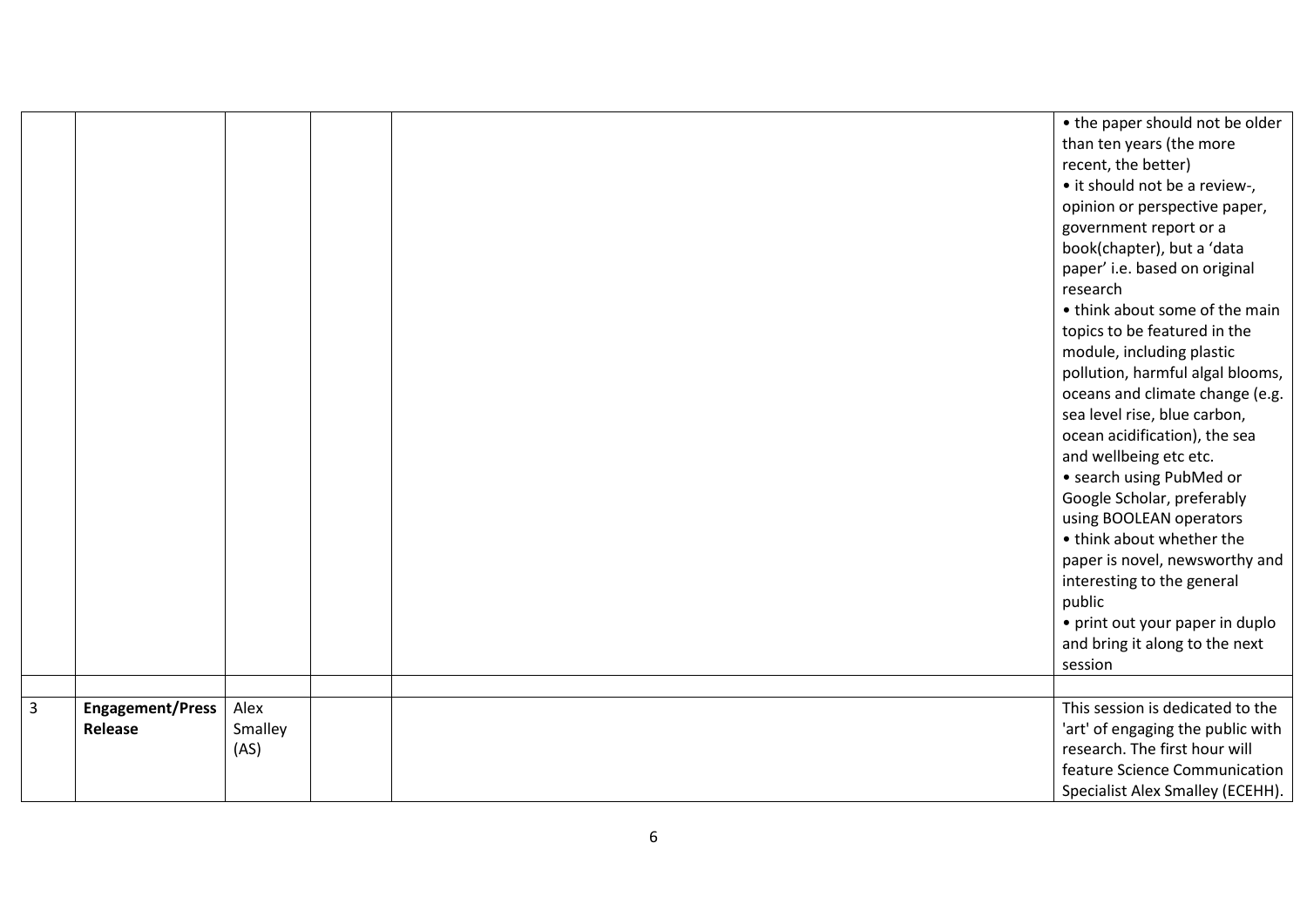|                |                 |            |                    |                                                                                                                                                                                                                                                                                                                                                                                                                                                                                                                                                                                                                                                                                                                                                                                                                      | He will use examples from<br>recent research to explain how<br>to communicate effectively<br>with journalists, policy makers<br>and the general public. We will<br>also explain the requirements<br>for the Press Release<br>(summative assessment, due at<br>the end of the module).                                                                            |
|----------------|-----------------|------------|--------------------|----------------------------------------------------------------------------------------------------------------------------------------------------------------------------------------------------------------------------------------------------------------------------------------------------------------------------------------------------------------------------------------------------------------------------------------------------------------------------------------------------------------------------------------------------------------------------------------------------------------------------------------------------------------------------------------------------------------------------------------------------------------------------------------------------------------------|------------------------------------------------------------------------------------------------------------------------------------------------------------------------------------------------------------------------------------------------------------------------------------------------------------------------------------------------------------------|
|                | <b>Activity</b> | AS, MV     |                    |                                                                                                                                                                                                                                                                                                                                                                                                                                                                                                                                                                                                                                                                                                                                                                                                                      | During the second hour, you<br>will assemble in your group and<br>discuss your paper as well as<br>one paper from another group.<br>Specifically, you will be asked<br>to come up with 1) a headline<br>and 2) a tweet (including<br>hashtags) for both papers. At<br>the end of the session, we will<br>discuss the different headlines<br>and tweets in class. |
| $\overline{4}$ | <b>HABs</b>     | <b>LEF</b> | Walsh<br>$10 - 16$ | Berdalet E, Fleming LE, Gowen R, Davidson K, Hess P, Backer LC, Moore SK, Hoagland P,<br>Enevoldsen H. Marine harmful algal blooms, human health and wellbeing: challenges and<br>opportunities in the 21st century. JMBA 2016;96(1):61-91.<br>doi:10.1017/S0025315415001733<br>Friedman M, Fernandez M, Backer L, Dickey R, Bernstein J, Shrank K, Kibler S, Stephan W,<br>Gribble M, Bienfang P, Bowen R, DeGrasse S, Flores-Quintana H, Loeffler C, Weisman R,<br>Blythe D, Berdalet E, Ayyar D, Clarkson-Townsend D, Swajian K, Benner R, Brewer T, Fleming<br>LE. An Updated Review of Ciguatera Fish Poisoning: Clinical, Epidemiological, Environmental,<br>and Public Health Management. Marine Drugs 2017;15(3):72; doi:10.3390/md15030072<br>Hinder et al. Toxic marine microalgae and shellfish poisoning | This session will be led by Prof.<br>Fleming and is devoted to<br>Harmful Algal Blooms ('HABs').<br>The first hour will feature a<br>lecture.                                                                                                                                                                                                                    |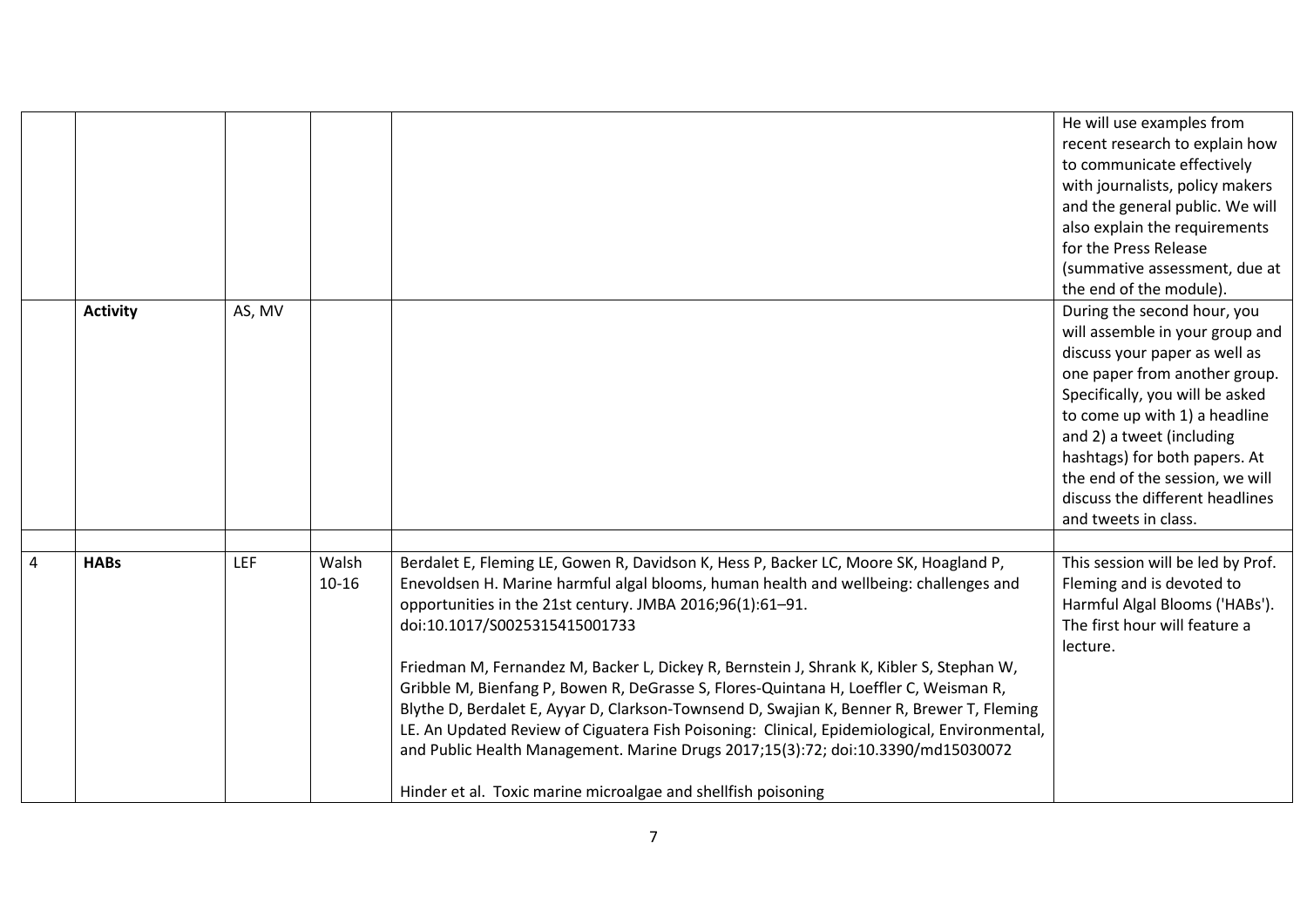|   |                            |            |                  | in the British isles: history, review of<br>epidemiology, and future implications. Environmental Health 2011, 10:54                                                                  |                                                                           |
|---|----------------------------|------------|------------------|--------------------------------------------------------------------------------------------------------------------------------------------------------------------------------------|---------------------------------------------------------------------------|
|   |                            |            |                  | http://www.ehjournal.net/content/10/1/54                                                                                                                                             |                                                                           |
|   |                            |            |                  |                                                                                                                                                                                      |                                                                           |
|   |                            |            |                  | El Beso de la Ciguatera https://www.youtube.com/watch?v=aKoGwsxJmkg                                                                                                                  |                                                                           |
|   | <b>HAB</b> exercise        | <b>LEF</b> | Walsh 11         | Ciguatera STUDENT Handout (with access to ANSWERS after class)                                                                                                                       | The second hour will feature a<br>HAB epidemiology WHO class<br>exercise. |
| 5 | <b>Chemical</b>            | Morrissey  | Walsh 6-         | Warford JJ. Environment, health, and sustainable development: the role of economic                                                                                                   | Dr. Karyn Morrissey (ECEHH)                                               |
|   | <b>Pollution: Plastics</b> | (KM)       | 9                | instruments and policies. Bulletin of the World Health Organization 1995;73 (3):387-395                                                                                              | will talk about plastic pollution                                         |
|   |                            |            |                  | Oosterhuis F, Papyrakis E, Boteler B. Economic instruments and marine litter control. Ocean                                                                                          | in the ocean and economic                                                 |
|   |                            |            |                  | & Coastal Management 102 (2014) 47e54                                                                                                                                                | incentives to prevent it                                                  |
|   |                            |            |                  | Newman S, Watkins E, Farmer A, ten Brink P, Schweitzer JP. Chapter 14 The Economics of<br>Marine Litter. Bergmann et al. (eds.), Marine Anthropogenic Litter, DOI 10.1007/978-3-319- |                                                                           |
|   |                            |            |                  | 16510-3 14                                                                                                                                                                           |                                                                           |
|   | <b>Activity</b>            | KM, MV,    | Walsh 5          |                                                                                                                                                                                      |                                                                           |
|   |                            | LEF        | Bowen            |                                                                                                                                                                                      |                                                                           |
|   |                            |            | 4, 5             |                                                                                                                                                                                      |                                                                           |
|   |                            |            |                  |                                                                                                                                                                                      |                                                                           |
| 6 | <b>Human Pathogens</b>     | <b>MV</b>  | Walsh<br>$17-20$ |                                                                                                                                                                                      | We will continue looking at                                               |
|   |                            |            | Bowen 7          |                                                                                                                                                                                      | microbes, moving from HABs to<br>microbial pathogens as well as           |
|   |                            |            |                  |                                                                                                                                                                                      | microbes that could provide us                                            |
|   |                            |            |                  |                                                                                                                                                                                      | with useful products. A lecture                                           |
|   |                            |            |                  |                                                                                                                                                                                      | on marine pathogens by                                                    |
|   |                            |            |                  |                                                                                                                                                                                      | Michiel Vos.                                                              |
|   | <b>Natural Products</b>    | Mike       | Walsh            |                                                                                                                                                                                      | This session will feature a                                               |
|   |                            | Allen      | $21-26$          |                                                                                                                                                                                      | guest lecture by Prof. Mike                                               |
|   |                            |            | 27               |                                                                                                                                                                                      | Allen (University of Exeter /                                             |
|   |                            |            |                  |                                                                                                                                                                                      | Plymouth Marine Laboratory)                                               |
|   |                            |            |                  |                                                                                                                                                                                      | on marine biotechnology                                                   |
|   |                            |            |                  |                                                                                                                                                                                      |                                                                           |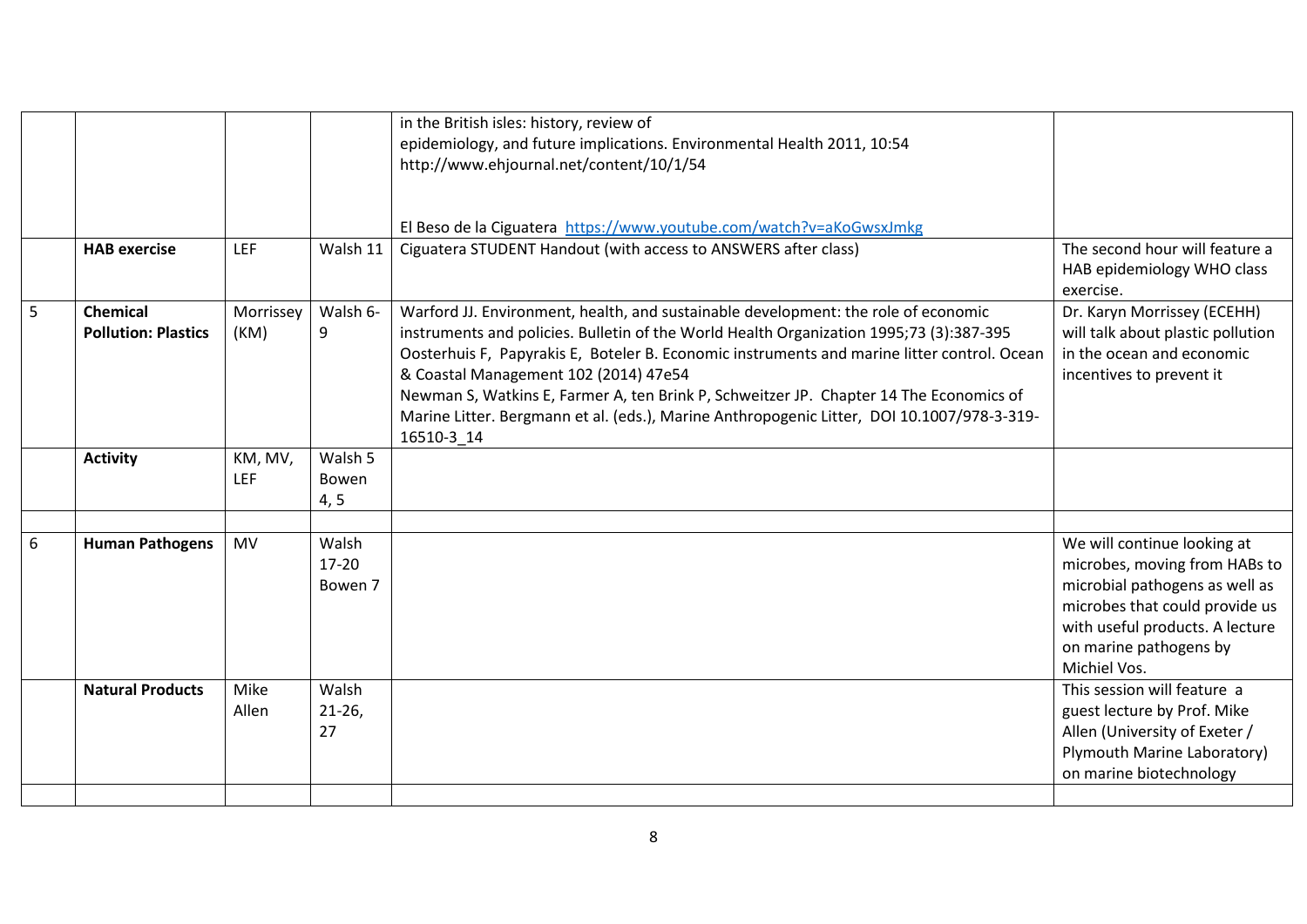|  | Evidence<br><b>Synthesis</b> | Anne<br>Leonard<br>(AL) | Fleisher JH, Fleming LE, Solo Gabriele HM, Kish JK, Sinigalliano C, Plano L, Elmir SM, Wang J,<br>Withum K, Shibata T, Gidley M, Abdelzaher A, He G, Ortega C, Zhu X, Wright M, Hollenbeck J,<br>Backer LC. The BEACHES Study: Health Effects and Exposures from Non-point Source<br>Microbial Contaminants in Subtropical Recreational Marine Waters. International J<br>Epidemiology 2010 ;39(5): 1291-1298. https://doi.org/10.1093/ije/dyq084<br>https://academic.oup.com/ije/article/39/5/1291/803618<br>Ihekweazu C, Barlow M, Roberts S, Christensen H, Guttridge B, Lewis DA, Painter S. Outbreak<br>of E. coli O157 infection in the south west of the UK: risks from streams crossing seaside<br>beaches.Eurosurveillance, Volume 11, Issue 4, 01 April 2006<br>Euro Surveill. 2006;11(4):pii=613.<br>http://www.eurosurveillance.org/ViewArticle.aspx?ArticleId=613 | In this session, Dr. Anne<br>Leonard (ECEHH) will present a<br>guest lecture on Evidence<br>Synthesis in the first hour. In<br>the second hour, she will lead a<br>small-group exercise in the<br>second hour.                                                                                                                                                                                                                                                                                                                                                                                                                      |
|--|------------------------------|-------------------------|--------------------------------------------------------------------------------------------------------------------------------------------------------------------------------------------------------------------------------------------------------------------------------------------------------------------------------------------------------------------------------------------------------------------------------------------------------------------------------------------------------------------------------------------------------------------------------------------------------------------------------------------------------------------------------------------------------------------------------------------------------------------------------------------------------------------------------------------------------------------------------|-------------------------------------------------------------------------------------------------------------------------------------------------------------------------------------------------------------------------------------------------------------------------------------------------------------------------------------------------------------------------------------------------------------------------------------------------------------------------------------------------------------------------------------------------------------------------------------------------------------------------------------|
|  | <b>Activity</b>              | AL, MV                  |                                                                                                                                                                                                                                                                                                                                                                                                                                                                                                                                                                                                                                                                                                                                                                                                                                                                                | First, you will screen titles and<br>abstracts in the attached<br>document and make a decision<br>on the given selection criteria<br>on whether they think each<br>record should go through the<br>next stage of the review (full<br>text review). Next, to study the<br>risk of bias assessment, you will<br>have 15 minutes to read one of<br>the attached papers (either<br>Fleisher et al 2010 which is 7<br>pages long or Ihekweazu et al<br>2006 which is 4 pages long) and<br>discuss whether there is a high,<br>moderate, or low risk of bias in<br>the paper (a tool will be<br>available in class to help with<br>this). |
|  |                              |                         |                                                                                                                                                                                                                                                                                                                                                                                                                                                                                                                                                                                                                                                                                                                                                                                                                                                                                |                                                                                                                                                                                                                                                                                                                                                                                                                                                                                                                                                                                                                                     |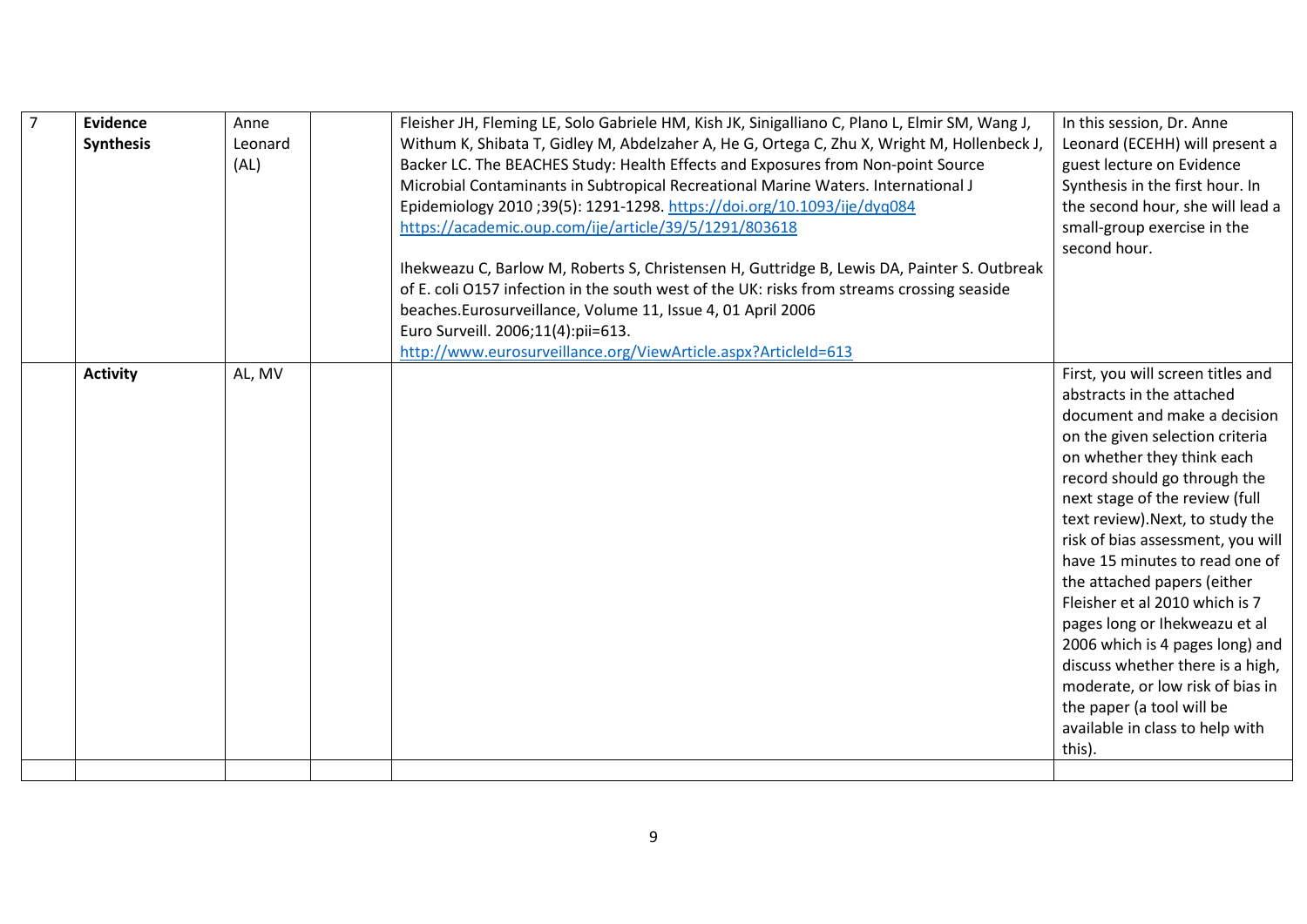| $8\phantom{1}$ | <b>Field Trip</b> | MV, Tim   | Walsh 10 | Caroline Warwick-Evans. Tim van Berkel, the Cornish Seaweed Company. The Seaweed       | Castle Beach 13:00-17:00 for    |
|----------------|-------------------|-----------|----------|----------------------------------------------------------------------------------------|---------------------------------|
|                |                   | van       |          | Cookbook: A guide to edible seaweeds and how to cook with them. Lorenz Books, Jan 2018 | our field trip focusing on      |
|                |                   | Berkel    |          |                                                                                        | seaweeds. Meet in front of the  |
|                |                   |           |          |                                                                                        | Gyllyngdune Gardens at the      |
|                |                   |           |          |                                                                                        | tunnel entrance to the beach.   |
|                |                   |           |          |                                                                                        | Joining us will be Tim van      |
|                |                   |           |          |                                                                                        | Berkel from the Cornish         |
|                |                   |           |          |                                                                                        | Seaweed Company, who            |
|                |                   |           |          |                                                                                        | authored a seaweed cookbook.    |
|                |                   |           |          |                                                                                        | https://www.cornishseaweed.c    |
|                |                   |           |          |                                                                                        | 0.0k                            |
|                |                   |           |          |                                                                                        | We will show you the diversity  |
|                |                   |           |          |                                                                                        | of edible species, have a taste |
|                |                   |           |          |                                                                                        | and a Q&A session.              |
|                | <b>Activity</b>   | <b>MV</b> |          |                                                                                        | Divided into four groups to     |
|                |                   |           |          |                                                                                        | research the following          |
|                |                   |           |          |                                                                                        | questions:                      |
|                |                   |           |          |                                                                                        | Group 1 (surnames starting      |
|                |                   |           |          |                                                                                        | with A-C): What are the         |
|                |                   |           |          |                                                                                        | nutritional benefits of eating  |
|                |                   |           |          |                                                                                        | seaweed?                        |
|                |                   |           |          |                                                                                        | Group 2 (surnames starting      |
|                |                   |           |          |                                                                                        | with D-J): What are the         |
|                |                   |           |          |                                                                                        | environmental benefits of       |
|                |                   |           |          |                                                                                        | farming and eating seaweed?     |
|                |                   |           |          |                                                                                        | Group 3 (surnames starting      |
|                |                   |           |          |                                                                                        | with K-P): What are the         |
|                |                   |           |          |                                                                                        | potential dangers of eating     |
|                |                   |           |          |                                                                                        | seaweed?                        |
|                |                   |           |          |                                                                                        | Group 4 (surnames starting      |
|                |                   |           |          |                                                                                        | with R-Z): What are possible    |
|                |                   |           |          |                                                                                        | uses of seaweed other than      |
|                |                   |           |          |                                                                                        | food?                           |